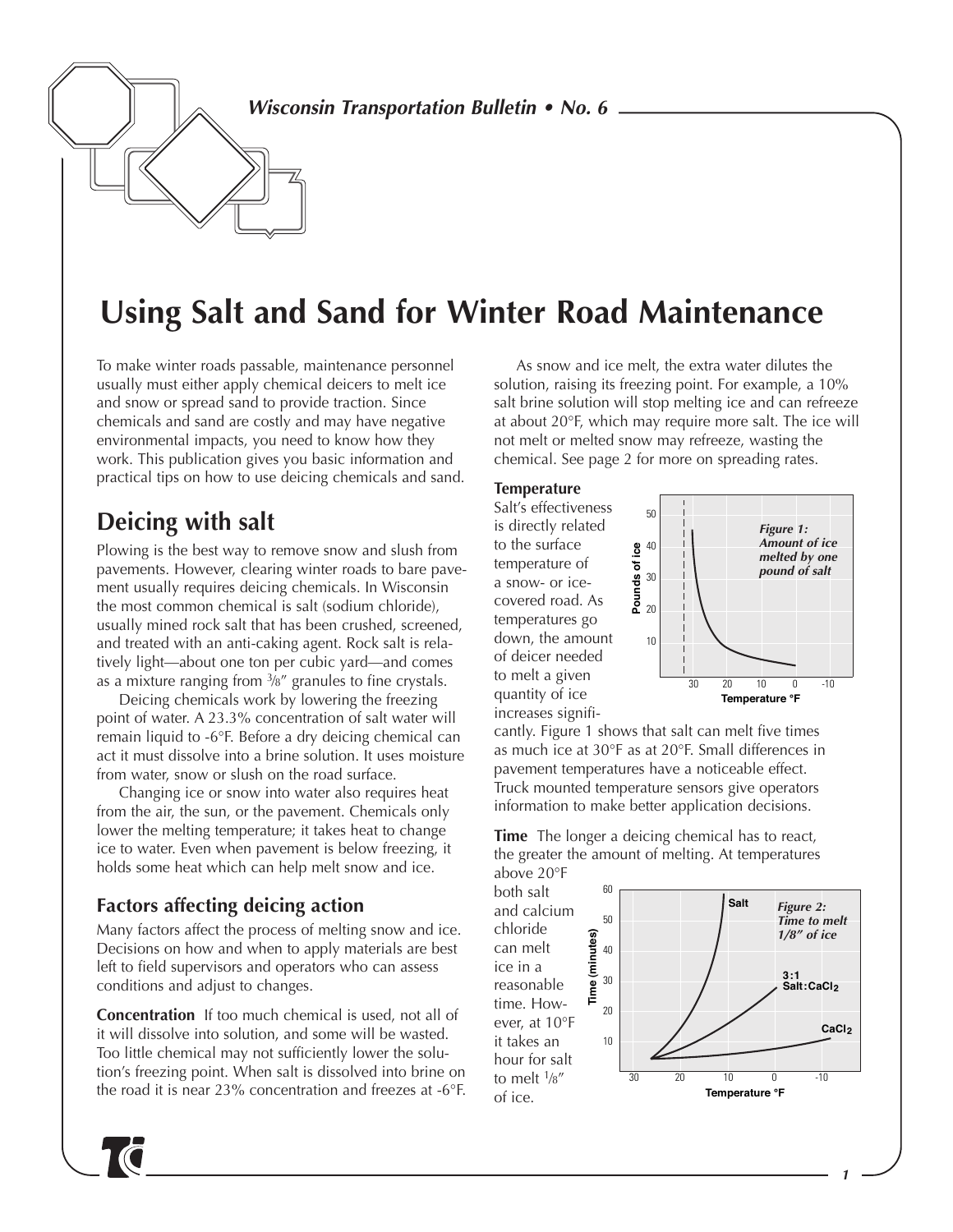**Weather** When sun warms the pavement, the heat speeds up melting. Radiant heat may raise pavement temperature 10°F or more above the air temperature. On clear nights, pavements will be colder than the air. Use less chemical when temperatures are rising and more when they are falling.

Applying chemicals during blowing snow and cold temperatures will cause drifting snow to stick to the pavement. If chemicals are not used, the dry snow is more likely to blow off the cold road surface.

**Road surface type** Snow and ice may melt more rapidly on a concrete surface because it gives up heat more rapidly. Because asphalt absorbs more solar radiation it may have more heat available for melting snow. This is why snow melts rapidly next to bare asphalt pavement areas. Bridges cool down and warm up faster than road surfaces because air reaches both sides of the deck. This can create varying conditions, such as icing on the bridge deck when the adjacent road is clear.

**Topography** Ice tends to form where topographic conditions, like high banks or dense vegetation, screen the road surface from the sun. The longer the area is shaded, the more likely that ice will form. Since pavement temperatures are lower in shaded areas, you may need more chemicals there. Road cuts may cause snow to drift and blow across the road; the snow will lower pavement temperatures.

**Traffic effects** Traffic aids deicing by spreading and mixing chemicals into the snow and ice. Tire action also breaks up ice layers weakened by salt and can throw slush off the road. Roads with light traffic can be more difficult to maintain because they lack this mixing and breaking action. However, traffic can also trap blowing snow or can melt snow and cause it to refreeze in the wheel tracks, if not treated again.

**Application width** Studies show that snow melts faster when salt is applied in narrow strips. The total amount of snow melted over several hours is the same, however, regardless of application width. If you concentrate spreading (windrowing), you can expose a portion of road surface to the sun quickly. It can then absorb heat and speed up the melting rate.

After a road is first plowed, deicing chemicals are usually applied in a windrow 2'-4' wide down the middle of a two-lane road. To remove glare ice or keep snow in a plowable condition, you may want to apply chemicals across a broader portion of the roadway.

**Timing of application** Timing is the most important factor in successfully clearing snow by chemical treatment. Early application is critical. Spreading a small amount of chemical deicer when snow is loose and

unpacked melts a little snow and turns the rest to slush. Traffic cannot pack down slushy snow which is 15% to 30% water. This lets plows remove it, and plowing is the best way to clear roads. If snow continues to fall, more salt may be needed.

#### **Environmental impact**

A major concern in using chemicals for winter road maintenance is environmental impact. Studies show that soils, vegetation, water, highway facilities, and vehicles are all affected, so it is very important to use these chemicals wisely. Most soil and vegetation impacts occur within 60' of the road and are greatest close to the pavement.

Deicing chemicals are highly soluble and will tend to follow any water flow. Salt concentrations in Wisconsin's surface and ground water have increased since the early 1960s, the Department of Natural Resources reports, but aquatic life has not yet been affected that we know of. In drinking water sources, which the WDNR also monitors, salt concentrations are within recognized safe limits. In some reported cases, groundwater carrying deicing chemicals has contaminated wells and carried heavy salt concentrations into nearby streams.

Deicing chemicals can accelerate deterioration in concrete and steel structures. New construction methods are reducing this impact, but highways and bridges do suffer from chemical damage. Vehicle corrosion is also accelerated. Corrosion on vehicles and structures is estimated to be the largest cost impact of chloride-based chemicals. Even relatively small amounts of chloride will significantly accelerate existing corrosion.

#### **Salt storage requirements**

Localized environmental damage from salt has come largely from stockpile runoff due to the effect high concentrations of salt have on exposed environmental elements. For that reason, it is necessary to prevent stockpile runoff from contaminating ground or surface water by covering the salt and storing it on an impermeable base so rain or melt runoff can't seep in.

Wisconsin regulations require highway agencies to store salt inside a covered, waterproof structure. If this is not possible, facilities with stockpiles over 1,000 pounds must be covered with waterproof material, stored on an impermeable pad, and reported to the Wisconsin DOT.

### **Spreading**

**Spreading rates** No two storms are alike, so no single set of standards will give the proper spreading rate for all storm conditions. Generally, however, only apply enough chemical deicer to permit plows to remove the snow or to melt glare ice. Experience shows it is most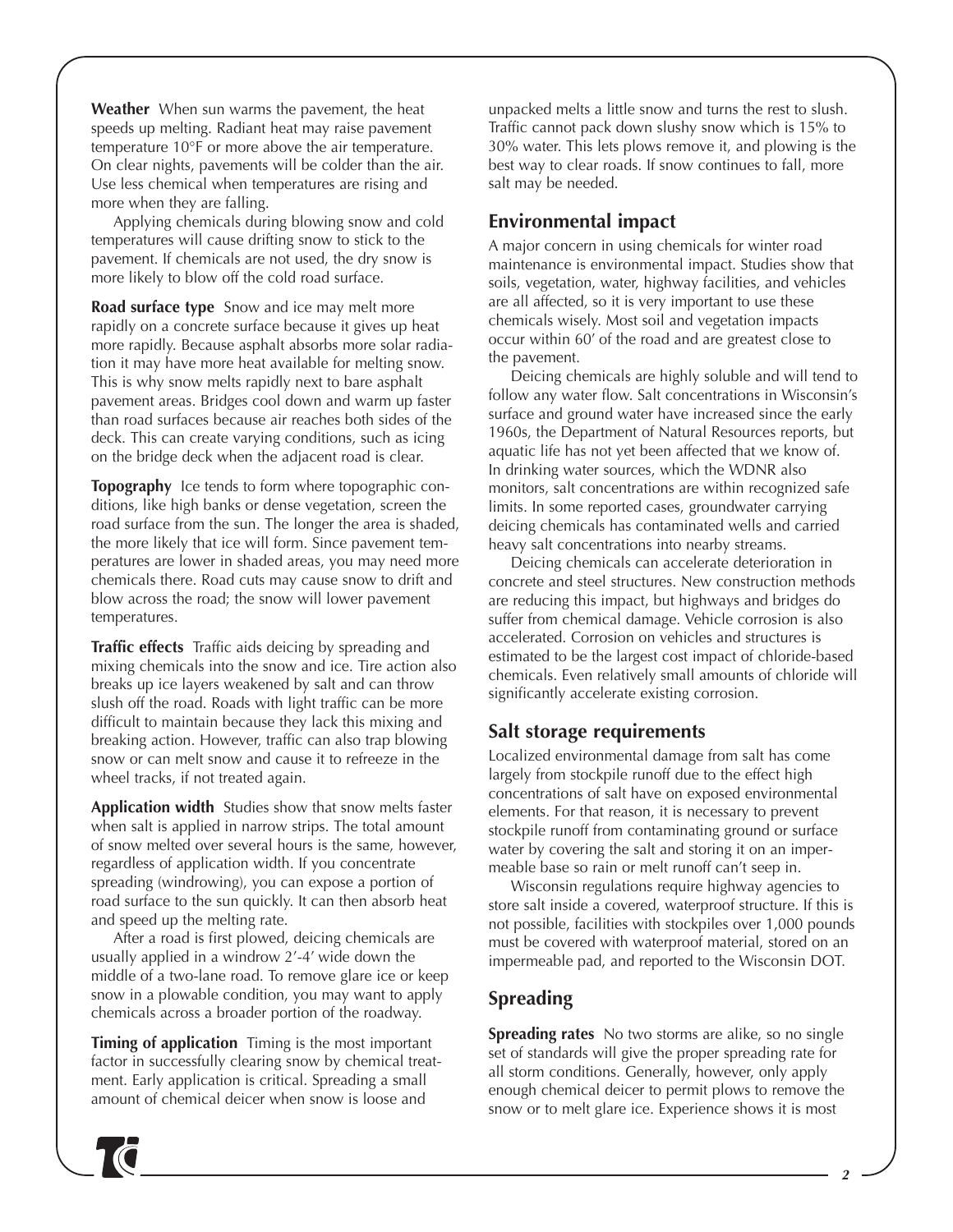

effective to spread 100 to 300 pounds per single lane mile. Do not use any deicer when temperatures are

below its effective range. Normally, the lower limit for salt is 15° to 20°F. If deicing is necessary at lower temperatures, it will take more salt and melting will take much longer (see Figure 2). Alternative chemicals, such as calcium chloride or magnesium chloride, may be a better choice for low pavement temperatures.

- Other conditions that affect salt application rates: •**Precipitation type** Additional salt is helpful if the snowfall is heavy and the snow is wet, or if freezing rain is expected.
- •**Snow accumulation** Roads already covered with snow or ice require more salt.
- •**Time before next application** If it will be 2 hours or more until the next plowing and salting, the section will probably need extra salt.
- •**Service level** More salt may be justified on a road with heavy traffic requiring a higher service level than on lower volume roads with slower speeds.

Melting action spreads across the pavement to lower areas, so concentrate deicers on the center (crown) of two lane roads and on the high side of curves.

**Chute vs. spreader** A spreader with a spinner is the most common way of applying deicers. A spinning circular plate throws the deicer out in a semicircle. Alternatively, a chute applicator can distribute the deicer in a windrow on the road, usually along or near its centerline.

Higher truck speeds will cause the salt to roll and spread further across the road. Tests have shown that a chute will do a better job of keeping salt on the road if spreading speed is 25 MPH or greater.

Spreaders can be equipped with automatic or ground-oriented controls. These adjust application rates to changing truck speeds, so the driver need not alter the spreader settings. They effectively cut waste and are recommended for spreading straight salt.

**Spreader calibration** It is important to apply the correct amount of salt for the current storm conditions. In order to control application rates, each spreader must be calibrated for each material you intend to use. Different materials will spread at different rates at the same spreader control setting, and individual spreaders, even identical models, can vary widely in how much

they spread at the same control setting. Furthermore, spreaders operate in a very hostile environment—low temperature, lots of moisture, corrosive chemicals so, they need to be cleaned and checked every year.

### **Alternative chemicals**

Salt is the most efficient deicing chemical if road temperatures remain above 20 $\degree$ F. Calcium chloride (CaCl<sub>2</sub>) and magnesium chloride ( $MgCl<sub>2</sub>$ ) are common alternatives for use in colder temperatures. Figure 2 shows how effectively  $CaCl<sub>2</sub>$  melts ice at low temperatures. Since these alternative chemicals cost up to 10 times more than salt, mixing some dry CaCl<sub>2</sub> or MgCl<sub>2</sub> with dry salt can be an efficient approach.

Figure 2 shows the benefits of a mixture of 3 parts salt to one part  $CaCl<sub>2</sub>$ . These alternative chemicals are effective at road temperatures below 0°F.

Dry calcium chloride and magnesium chloride require special handling. They actually give off heat when they dissolve into brine—a very beneficial characteristic. They also draw moisture from the air, providing water for the initial brine formation. These unique properties make them a valuable tool during severe conditions.

They are usually stored in moisture proof bags until needed. Otherwise their ability to draw moisture can cause the material to cake and form into large chunks.

### **Pre-wetting**

Pre-wetting salt is becoming common. Wetting provides moisture to make brine. Faster melting action may be expected. In addition, the wet salt will be less likely to bounce or be blown off the road by traffic. Savings in lost or wasted salt of 20%-30% are possible.

Common pre-wetting liquids include salt brine, calcium chloride, and magnesium chloride. Some liquid pre-wetting chemicals may contain additives to inhibit corrosion. Applications of 8-10 gallons of liquid per cubic yard of salt are recommended.

Some agencies spray the salt as it is loaded into the truck or pre-treat the salt. However, it is most common to use truck-mounted equipment to spray the salt as it leaves the spreader.

Savings from losing less salt can more than pay for pre-wetting. However, these benefits only result if the operator actually reduces the application rates.

## **Anti-icing**

Anti-icing is a pro-active road maintenance strategy that tries to keep the bond between ice and the pavement surface from forming. It involves applying ice control chemicals before or at the very beginning of a storm.